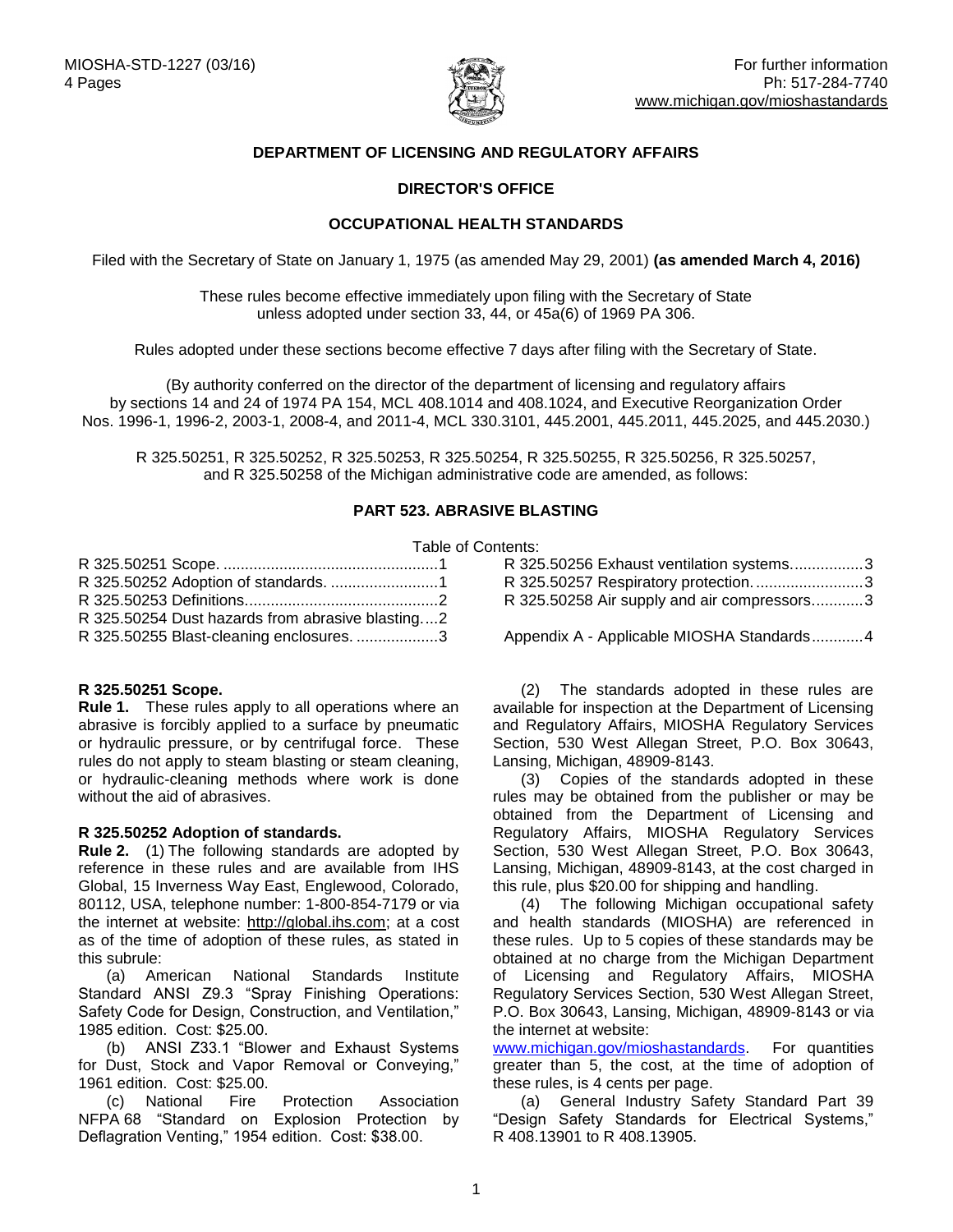(b) Occupational Health Standard Part 301 "Air Contaminants for General Industry," R 325.51101 to R 325.51108.

(c) Occupational Health Standard Part 451 "Respiratory Protection," R 325.60051 to R 325.60052.

(5) Appendix A is informational only and is not intended to create any additional obligations or requirements not otherwise imposed or to detract from any established obligations or requirements.

## <span id="page-1-0"></span>**R 325.50253 Definitions.**

**Rule 3.** (1) "Abrasive" means a solid substance used in an abrasive-blasting operation.

(2) "Abrasive-blasting respirator" means a respirator constructed so that it covers the wearer's head, neck, and shoulders to protect the wearer from rebounding abrasive.

(3) "Blast-cleaning barrel" means a complete enclosure that rotates on an axis, or that has an internal moving tread to tumble the parts, in order to expose various surfaces of the parts to the action of an automatic blast spray.

(4) "Blast-cleaning room" means a complete enclosure in which blasting operations are performed and where the operator works inside of the room to operate the blasting nozzle and direct the flow of the abrasive material.

(5) "Blasting cabinet" means an enclosure where the operator stands outside and operates the blasting nozzle through an opening or openings in the enclosure.

(6) "Clean air" means air that will not cause harm or discomfort to an individual if it is inhaled for extended periods of time.

(7) "Dust collectors" means a device or combination of devices for separating dust from the air handled by an exhaust ventilation system.

(8) "Exhaust ventilation system" means a system for removing contaminated air from a space that is comprised of 2 or more of the following elements:

- (a) An enclosure or hood.<br>(b) Duct work.
- Duct work.
- (c) Dust-collecting equipment.
- (d) Exhauster.
- (e) Discharge stack.

(9) "Particulate-filter respirator" means an airpurifying respirator, commonly referred to as a dust or a fume respirator, that removes most of the dust or fume from the air passing through the device.

(10) "Respirable dust" means airborne dust in sizes capable of passing throughout the upper respiratory system to reach the lower lung passages.

(11) "Rotary blast-cleaning table" means an enclosure where the pieces to be cleaned are positioned on a rotating table and are passed automatically through a series of blast sprays.

(12) "Abrasive blasting" means the forcible application of an abrasive to a surface by pneumatic pressure, hydraulic pressure, or centrifugal force.

## <span id="page-1-1"></span>**R 325.50254 Dust hazards from abrasive blasting.**

**Rule 4**. (1) Abrasives and the surface coatings on the materials blasted are shattered and pulverized during blasting operations and the dust formed will contain particles of respirable size. An employer shall consider the composition and toxicity of the dust from these sources in making an evaluation of the potential health hazards.

(2) An employer shall ensure that the concentration of respirable dust or fume in the breathing zone of the abrasive-blasting operator or any other worker is kept below the exposure levels specified in Occupational Health Standard Part 301 "Air Contaminants for General Industry," as referenced in R 325.50252.

(3) An employer shall ensure that only organic abrasives that are combustible are used in automatic systems. If flammable or explosive dust mixtures may be present, then the construction of the equipment, including the exhaust system and all electric wiring, shall conform to the requirements of ANSI Z33.1 "Blower and Exhaust Systems for Dust, Stock, and Vapor Removal or Conveying," 1961 edition, as adopted in R 325.50252; and General Industry Safety Standard Part 39 "Design Safety Standards for Electrical Systems," as referenced in R 325.50252.

(4) An employer shall ensure that the blast nozzle is bonded and grounded to prevent the buildup of static charges. If flammable or explosive dust mixtures are present, then the abrasive blasting enclosure, the ducts, and the dust collector shall be constructed with loose panels or explosion venting areas, located on sides away from any occupied area, to provide for pressure relief in case of explosion, following the principles set forth in the NFPA 68 "Standard on Explosion Protection by Deflagration Venting," 1954 edition, as adopted in R 325.50252.

(5) With respect to operational procedures and general safety, dust shall not be permitted to accumulate on the floor or on ledges outside of an abrasive-blasting enclosure, and dust spills shall be cleaned up promptly. Aisles and walkways shall be kept clear of steel shot or similar abrasive that may create a slipping hazard.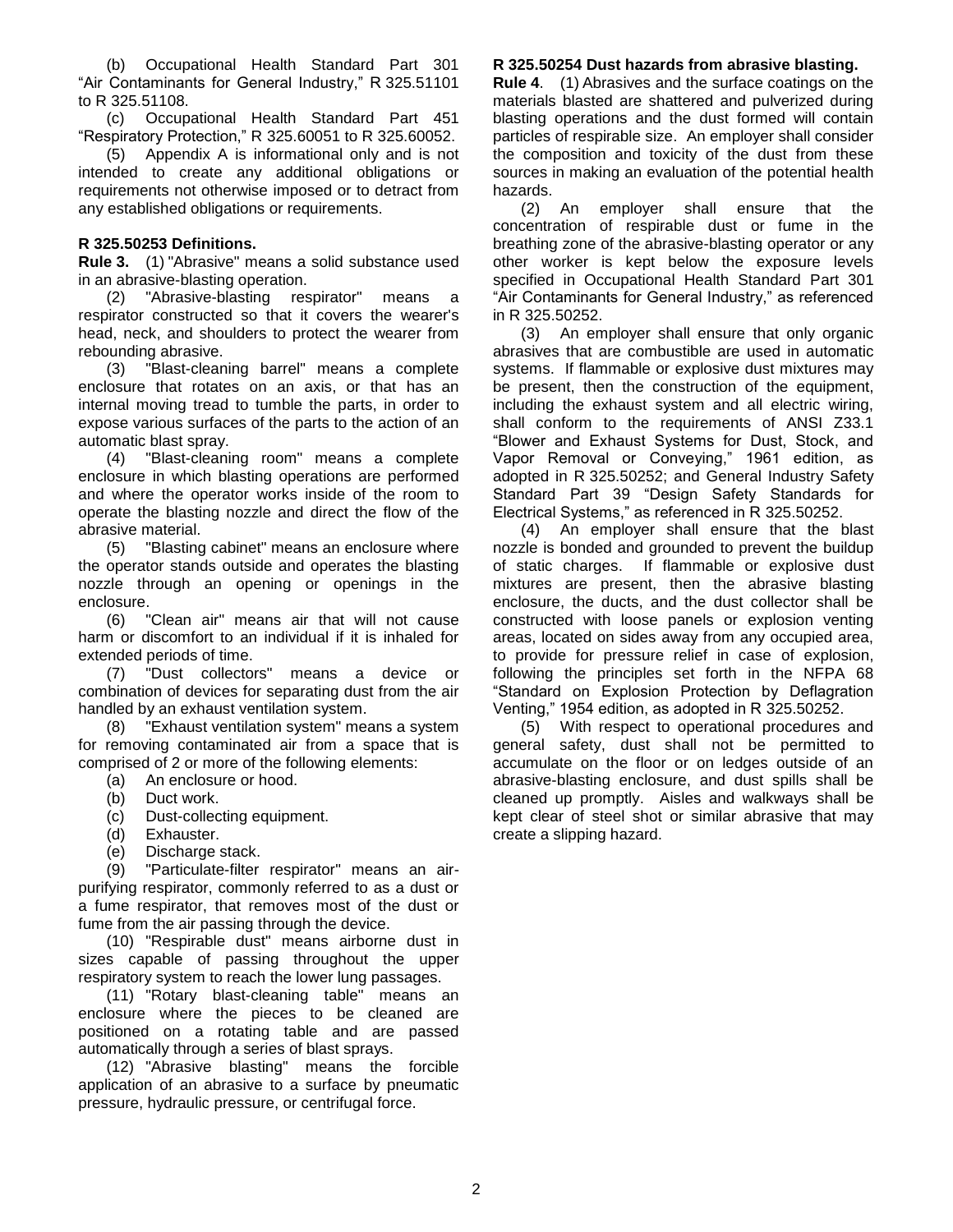### <span id="page-2-0"></span>**R 325.50255 Blast-cleaning enclosures.**

**Rule 5**. (1) An employer shall ensure that blast-cleaning enclosures are exhaust ventilated so that a continuous inward flow of air will be maintained at all openings in the enclosure during the blasting operation.

(2) An employer shall ensure that all air inlets and access openings are baffled or arranged so that, by combining inward air flow and baffling, the escape of abrasive or dust particles into an adjacent work area will be minimized and visible spurts of dust will not be observed.

(3) The rate of exhaust shall be sufficient to provide prompt clearance of dust-laden air within the enclosure after the cessation of blasting.

(4) Before the enclosure is opened, the blast shall be turned off and the system shall be run for a sufficient period of time to remove the dusty air within the enclosure.

(5) Where hard deep-cutting abrasives are used, an employer shall ensure that safety glass protected by screening is used in observation windows.

(6) Slit abrasive-resistant baffles shall be installed in multiple sets of all small access openings where dust might escape and shall be inspected regularly and replaced when needed.

(7) Doors on blast-cleaning enclosures shall be flanged and tight when closed.

(8) An employer shall ensure that doors on blastcleaning rooms are operable from both inside and outside, except that where there is a small operator access door, the large work access door may be closed or opened from the outside only.

## <span id="page-2-1"></span>**R 325.50256 Exhaust ventilation systems.**

**Rule 6**. (1) An employer shall ensure that the construction, installation, inspection, and maintenance of exhaust systems conform to the principles and requirements set forth in ANSI Z9.3 "Spray Finishing Operations: Safety Code for Design, Construction, and Ventilation," 1985 edition, and ANSI Z33.1 "Blower and Exhaust Systems for Dust, Stock and Vapor Removal or Conveying," 1961 edition, as adopted in R 325.50252.

(2) If dust leaks are noted, then repairs shall be made as soon as possible.

(3) The static pressure drop at the exhaust ducts leading from the equipment shall be checked when the installation is completed and periodically thereafter to assure continued satisfactory operation. If an appreciable change in the pressure drop indicates a partial blockage, then the system shall be cleaned and returned to normal operating condition.

(4) In installations where the abrasive is recirculated, the exhaust ventilation system for the blasting enclosure shall not be relied upon for the removal of fines from the spent abrasive instead of an abrasive separator. An abrasive separator shall be provided for this purpose.

(5) The air exhausted from blast-cleaning equipment shall be discharged through dust-collecting equipment. Dust collectors shall be set up so that the accumulated dust can be emptied and removed without contaminating other working areas.

## <span id="page-2-2"></span>**R 325.50257 Respiratory protection.**

**Rule 7**. (1) An employer shall implement a respiratory protection program in accordance with Occupational Health Standard Part 451 "Respiratory Protection," as referenced in R 325.50252, when respirators are required by this rule.

(2) Abrasive-blasting respirators shall be worn by all abrasive-blasting operators in all of the following situations:

(a) When working inside blast-cleaning rooms.

(b) When using silica sand in manual blasting operations where the nozzle and blast are not physically separated from the operator in an exhaust-ventilated enclosure.

(c) Where concentrations of toxic dust dispersed by the abrasive blasting may exceed the exposure limits set in Occupational Health Standard Part 301 "Air Contaminants for General Industry," as referenced in R 325.50252, and the nozzle and blast are not physically separated from the operator in an exhaust-ventilated enclosure.

(3) Employers may use properly fitted particulate-filter respirators, commonly referred to as dust-filter respirators, for short, intermittent, or occasional dust exposures such as cleanup, dumping of dust collectors, or unloading shipments of sand at a receiving point when it is not feasible to control the dust by enclosure, exhaust ventilation, or other means. The respirator used shall be for protection against the specific type of dust encountered.

(4) Dust-filter respirators may be used to protect the operator of outside abrasive blasting operations where nonsilica abrasives are used on materials that have low toxicities.

(5) Dust-filter respirators shall not be used for continuous protection if silica sand is used as the blasting abrasive or if toxic materials are blasted.

### <span id="page-2-3"></span>**R 325.50258 Air supply and air compressors.**

**Rule 8.** An employer shall ensure that air for abrasive-blasting respirators is free of harmful quantities of dusts, mists, or noxious gases, and meets the requirements for supplied-air quality and use specified in Occupational Health Standard Part 451 "Respiratory Protection," as referenced in R 325.50252.